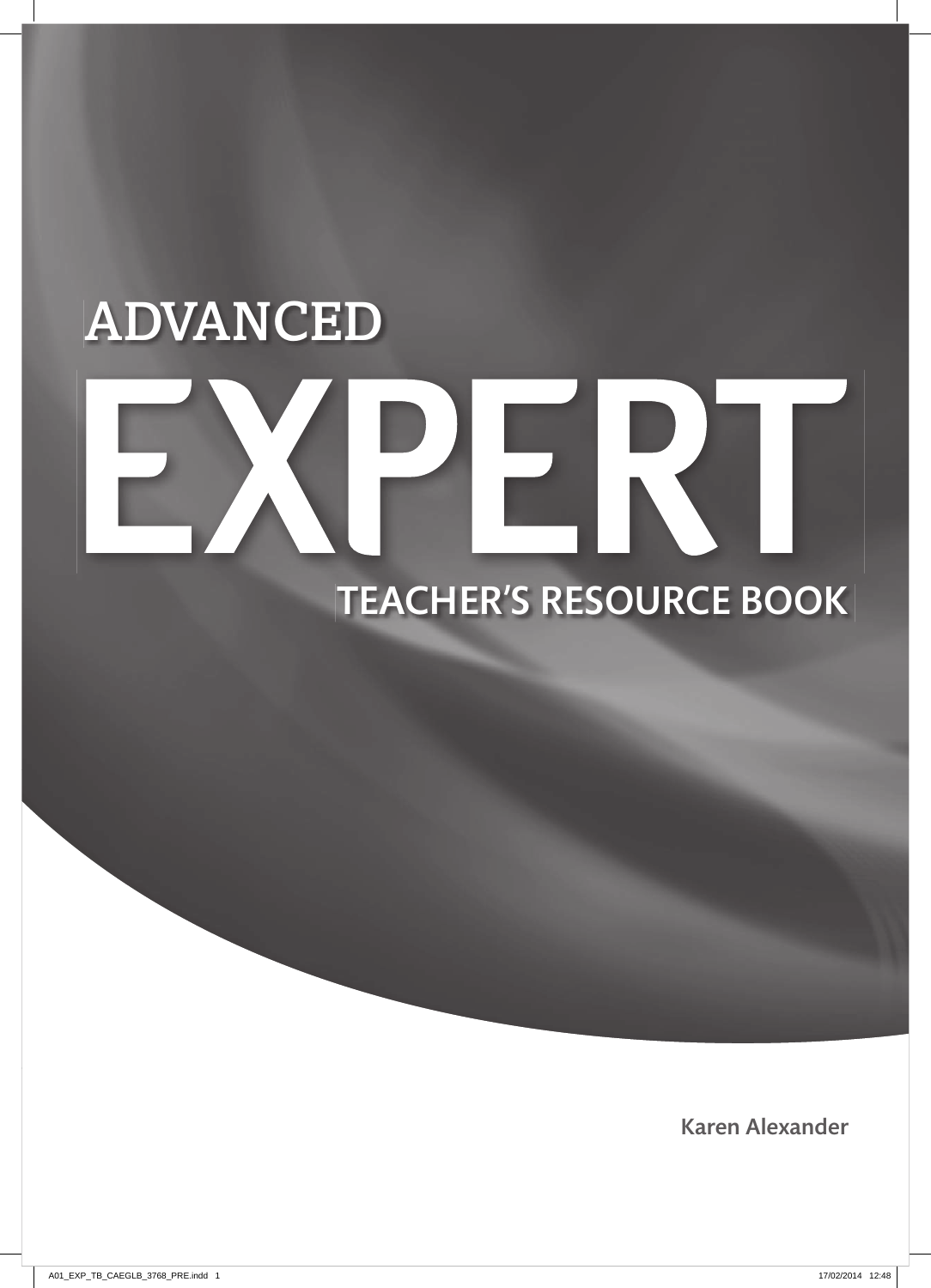# **Components**

*Advanced Expert* consists of:

- **•**  a Coursebook for classroom use with four audio CDs packaged in the back of the book. Vocabulary and lexicalised grammar are key features. There is also a greater focus on writing, particularly in Part 1 where samples and model answers are provided.
- **•**  a set of Teacher's Online Resource Material that provides a collection of editable Word tests based on the course content. These comprise: Quick and Full entry tests, Module tests, Progress tests and End-of-course test.
- Teacher's eText software for Interactive White Board: the coursebook in interactive format, plus testing materials and reference sections.
- Student's eTextsoftware for Interactive White Board: the coursebook in interactive format

# Six key features

**1** *Advanced Expert* is flexible. It is designed in a modular way so that teachers can either follow the order of the material in the book or choose their own route through the course to meet the needs of specific classes. Each page or double-page spread is freestanding and almost always follows the same order in each module, making it easy to access and isolate separate elements of the course and integrate them in different ways.

So, a teacher might follow a linear route through each module and through the book. Alternatively, you might decide to follow different, tailored routes through each module, for example starting with Speaking or Listening rather than Reading. And you might choose to do the modules in a different sequence, depending on your students' interests.

**2** While each section can be taught independently, there are usually links between the sections to provide a coherent progression when the linear route is chosen. For example, the Language development in the 'A' units is contextualised in the previous Reading, as well as the Use of English text. Writing 1 usually provides useful skills related to Writing 2 in the 'B' unit. The Speaking usually has a topic that relates to the Listening in the same unit. The Language development in the 'B' units often provides language that will be useful for students in the following Writing section.

The Expert Word Check box which is presented with each of the main Reading and Listening exam tasks contains a number of words (around ten) from the text that are intended to help students expand their general vocabulary knowledge.

- **3** Most of the Use of English/Language development pages follow a test–teach approach, in which the language is first tested by means of a Use of English task, then focused on in the Language development section, using the examples from the Use of English task to clarify form and meaning. Students are referred to the Grammar reference for a detailed summary of the grammar and to the MyEnglishLab: Cambridge Advanced for extra practice (MyEnglishLab: Cambridge Advanced is only available if you have the 'with MyEnglishLab' edition).
- **4** The sub-skills needed for the different parts of Paper 3 Listening and Paper 2 Writing are systematically practised in Listening 1 and Writing 1 sections in the 'A' units. These include: Listening: understanding text structure, identifying attitudes and opinions, etc.; Writing: using appropriate register, planning your writing, coherence and cohesion, etc.
- **5** The Writing and Speaking strands in the 'B' units provide practice for each part of Paper 2 Writing and Paper 4 Speaking. However, the focus is more on process than end product. In other words, students are trained to build up good habits, develop the skill of self-monitoring and so become more independent learners.
- **6** Most sections contain a Help feature, with clues that help students complete the task at hand. These often focus attention on how the task is constructed and thus help students to help themselves in the exam.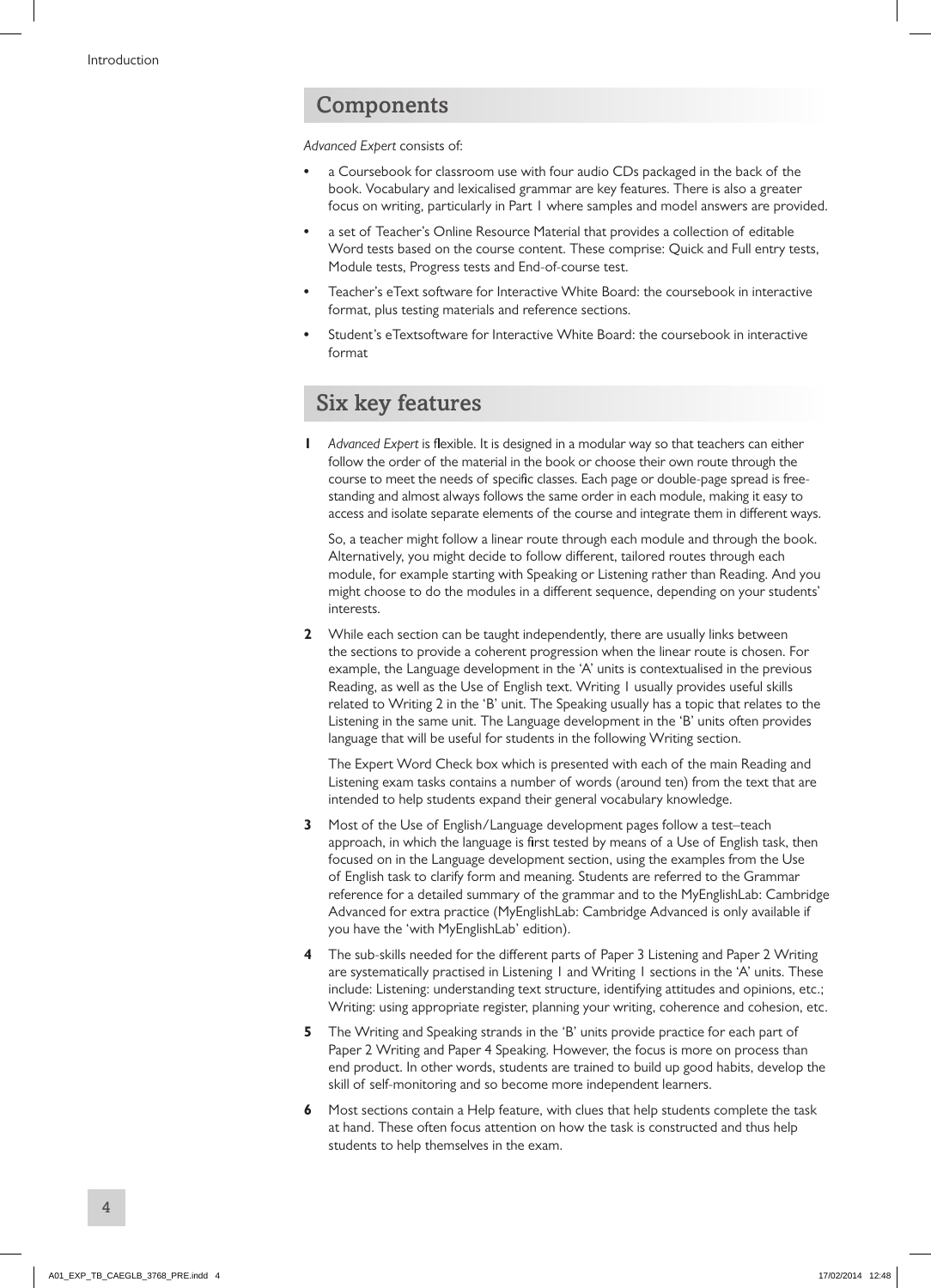# Coursebook

The Coursebook consists of ten modules, each of which is divided into two units (A and B). Each module practises all the papers of the exam and includes grammar and vocabulary consolidation and development.

Each module is designed around a theme and comprises a lead-in page with an Overview listing the contents of the module, which facilitates planning. Photos, cartoons and questions prompt discussion aimed at sparking students' interest in each theme.

Then each of the two units in the modules is based on a topic that relates to the overall theme of the module.

At the end of each module, there is a Module review with revision and further practice of the language aspects covered in the module.

Other elements of the Coursebook are:

- Exam overview at the front of the book, presenting an outline of what each paper consists of and the skills which are tested in each section
- Exam reference section at the end of the book, providing more detailed information about what to expect in each part of the paper, along with a list of recommended strategies for each task type
- Grammar reference section, giving more detailed information about the main grammar points focused on in each module
- Writing reference, which provides:

a mark scheme that shows what the examiners are looking for when determining the three pass grades (Bands 3, 4 and 5)

a checklist to help students monitor and edit their own writing

a sample question for each type of writing task in the exam, with model answer, specific guidance and another question for further student practice

sections to provide useful support on areas practised in the Writing sections, such as linking devices

Speaking material/Keys section with additional material (e.g. photographs and audioscript extracts) needed for the modules

# Module and unit structure

Each module contains the sections listed below. For ease of use and flexibility, the spreads are in the same order in each unit. The teaching notes indicate when the photocopiable activities may be used to expand or supplement the lessons.

# Overview and Lead-in questions

Use the Overview to introduce the module contents. You could discuss with the class the order in which they would like to cover the module.

Use the photos/cartoons and Lead-in questions to generate interest in the overall theme of the module.

# 'A' units

# ➤ Reading

The reading texts have been selected for their interest value, as well as their potential to provide a 'window on the world' and generate discussion. There is a three-stage approach.

**Stage 1:** The *Before you read* exercise establishes the topic and gives a purpose for reading the test through a first time. For example, in Module 1A (*Success*), students discuss questions about the title, introduction and text headings of a newspaper article. They then scan the article to highlight the key points that are reported.

**Stage 2:** Students do an exam-style reading task. They should be referred to the relevant Task strategy points before attempting the task for the first time. These can be found at the back of the book in the Exam reference. Many of the tasks are followed by a Task analysis exercise, in which students are encouraged to discuss and compare how they performed and which strategies they found useful.

**Stage 3:** A discussion activity, based on the text, that may incorporate some vocabulary from the text. Questions for discussion relate to the students' own lives and encourage them to give their opinions.

# ➤ Vocabulary

This section practises and sometimes extends language from the reading text in the previous section. Areas focused on include collocation, idiomatic expressions, phrasal verbs, prepositions and easily confused or similar words. Students are given opportunities to use the vocabulary in a different context and personalise it.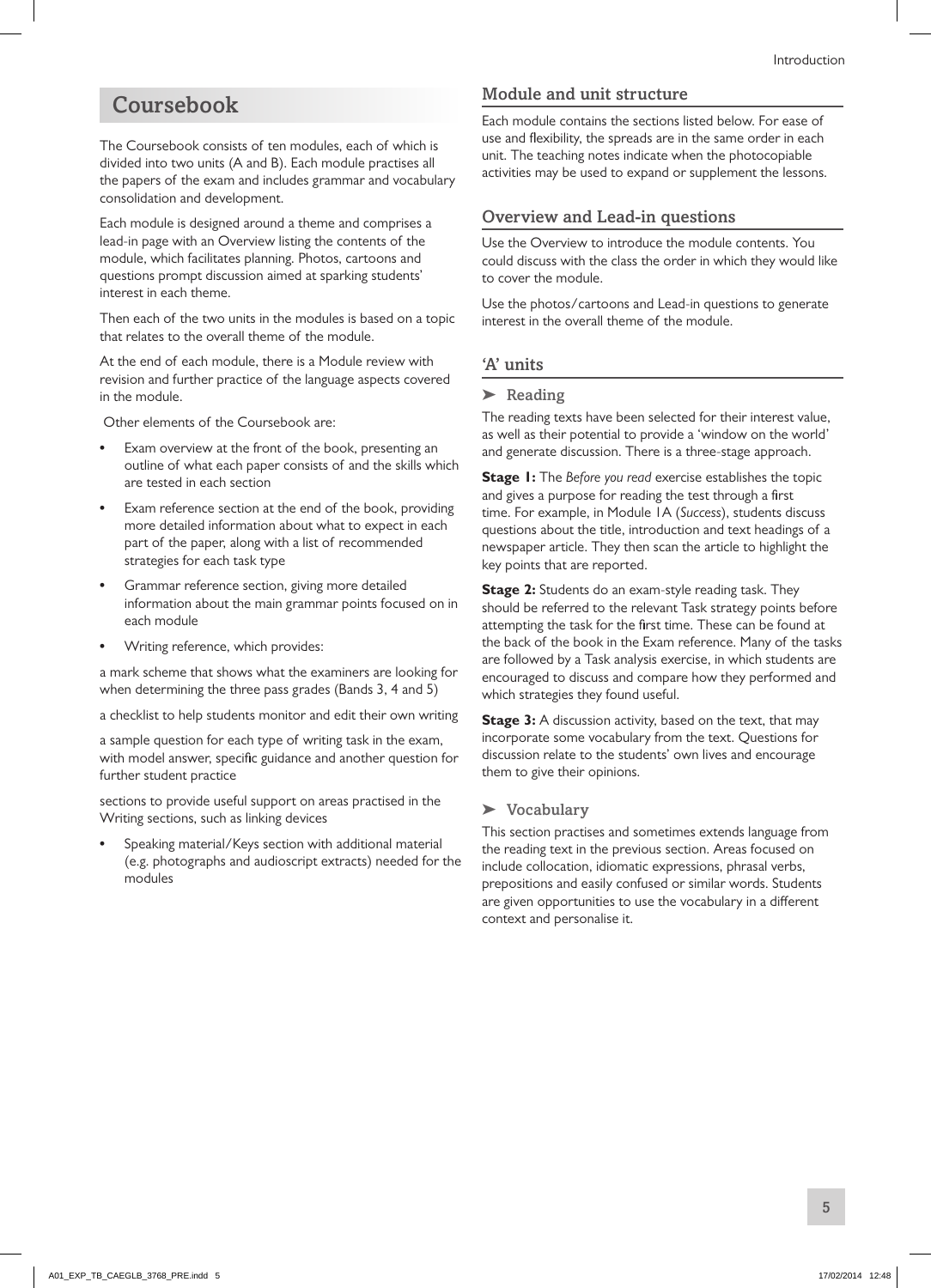# Introduction

# ➤ Use of English 1

This section practises one of the tasks found in Paper 1, Reading & Use of English, using a text that relates to the topic of the unit. In terms of language development, the aim is to follow a test–teach procedure, as some of the language tested in the Use of English task is focused on and practised in Language development 1.

**Stage 1:** The *Lead-in* exercise aims to build up motivation in relation to the topic of the text and generate some of the vocabulary needed. This is usually done through a short discussion.

**Stage 2:** Students are referred to the Task strategy at the back of the book and asked to complete the task. Graded guidance is supplied, e.g. students are usually asked to read the text quickly first for general comprehension. They are further supported by Help clues, which give specific guidance for individual answers. This support is reduced as students work through the modules of the book and focus on task types they have previously encountered in earlier modules.

Students are then asked to analyse the language tested in the task. The questions often relate to the language focused on in the following Language development section.

**Stage 3**: A discussion based on the content of the text.

# ➤ Listening

In Modules 1–4, this section develops the listening skills needed for different parts of Paper 3, Listening. The remaining modules provide further exam-style practice tasks.

**Stage 1:** The *Before you listen* exercise encourages students to think about the topic and introduces or generates vocabulary from the students.

**Stage 2:** Exercises focus on and develop the sub-skills needed for Paper 3, Listening. For example, module 3A (*Leisure time*) practises listening for the main idea, which is an important skill for Paper 3 Part 4.

**Stage 3:** A discussion activity based on the text.

# ► Language development 1

This section generally focuses on an aspect of the language tested in the Use of English section in the same module. For example, in Module 4A (*The global village*), the focus is on word formation (specifically adding suffixes and prefixes), which is tested in Use of English.

These sections contain a range of controlled and less controlled practice activities, linked to the topic of the unit. Opportunities are given for personalisation.

There is often a cross-reference to the Grammar reference section at the end of the book, which provides a detailed summary of the language point being practised. Students should be encouraged to use this resource to check their answers.

Further communicative practice of the language area is often provided in the photocopiable activities.

# ➤ Writing 1

Each Writing 1 section practises a sub-skill required for the Writing tasks that students may be required to do in the exam. For example, Module 6A (*Communication*) focuses on the use of linking devices in creating a cohesive text, an important skill for Paper 2 Part 1, the compulsory task. Module 9A (*The world of science*) focuses on editing your work for accuracy.

**Stage 1:** *Expert strategy* note explaining to students how practice of the sub-skill helps prepare them for Paper 2, plus an activity aimed at raising awareness of the issue.

**Stage 2:** A controlled practice task. The task might consist of sequencing notes in the most appropriate order, rewriting a paragraph, choosing the most appropriate language, identifying the key information in a text or matching information in a student answer with language in the input.

**Stage 3:** A freer practice activity. This could consist of an essay, a letter, a report or a review. In many cases, students are encouraged to exchange their work with a partner.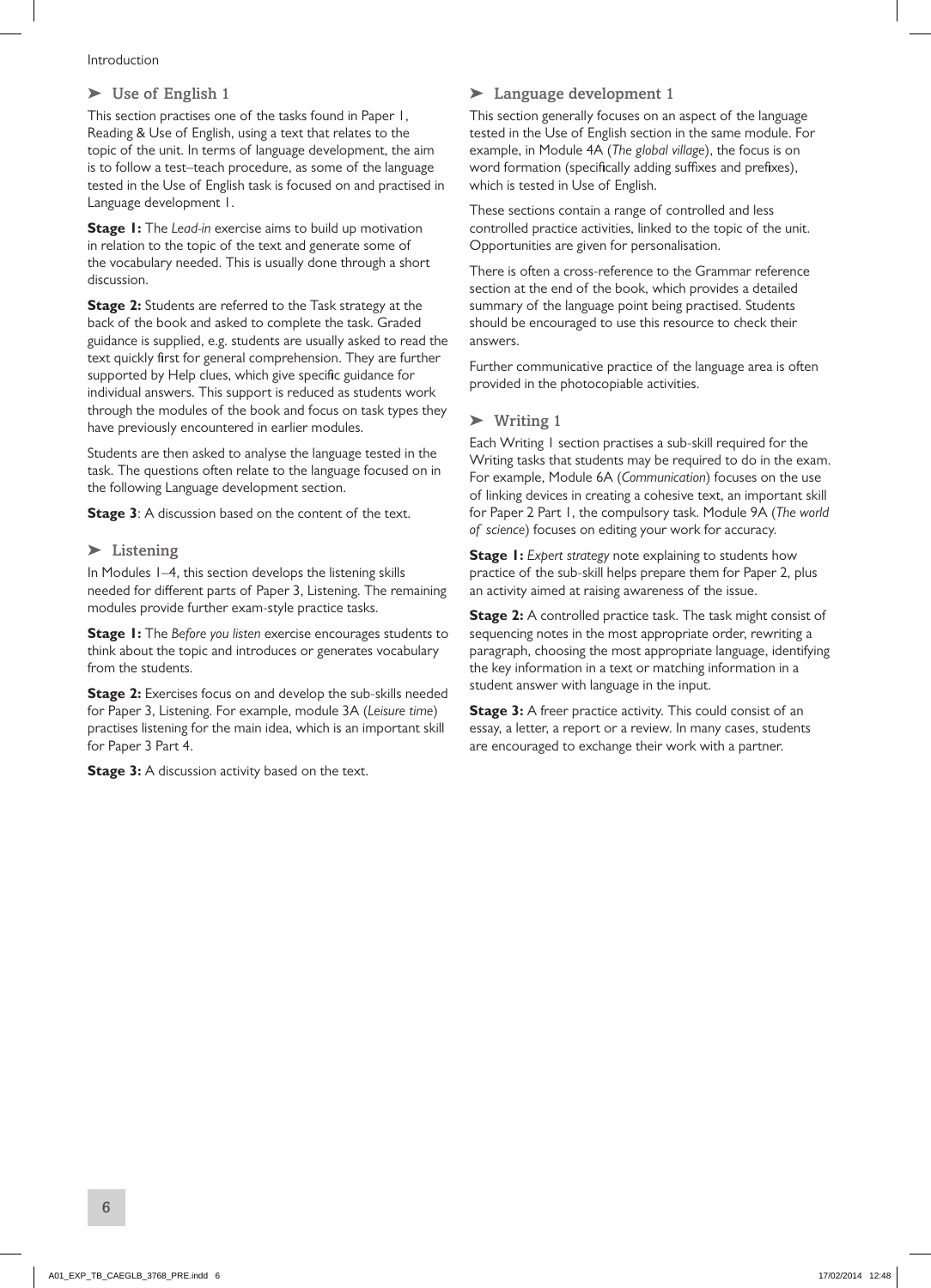# 'B' units

# ➤ Listening 2

This introduces the topic of the 'B' unit. It may be covered before or after the Speaking section, which usually has a related topic.

**Stage 1:** A *Before you listen* activity. This aims to establish the context, to get students to predict the content and to generate the vocabulary needed for the task.

**Stage 2**: An exam task, with relevant strategies provided in the Exam reference section. Students are usually provided with Help clues, which give them guidance as to how to answer some of the questions. There is usually a *Task analysis* exercise that encourages students to reflect on the task they have completed and share the strategies they have used.

**Stage 3:** Discussion based on the topic of the text.

# ➤ Speaking

Each section provides relevant vocabulary for the exam-style task students have to do, covers the strategies needed for the task and provides useful functional exponents. In Modules 1–8, there are recorded sample answers for students to evaluate from the point of view of appropriate language and effective strategies.

**Stage I:** Vocabulary that students might find useful to the Speaking task is introduced and practised. For example, in Module 4, students practise matching verbs and nouns to make forms of protest. The exam task is to discuss the forms of protest illustrated in the photographs.

**Stage 2:** Sample answer. Students are referred to appropriate Task strategies at the back of the book. They then listen to the examiner's instructions and an example of a student or students doing the task. They evaluate the performance of the speaker or speakers. Then they listen again to focus on useful language exponents.

**Stage 3:** Students perform the exam task themselves, using the same photos or different ones at the end of the book. A Task analysis exercise encourages them to reflect on how well they performed.

In Module 10B (*A positive outlook*) there is a complete Speaking paper (Paper 4).

# ➤ Language development 2

As in Language development 1, this section usually practises an aspect of the language tested in the following Use of English section.

# ➤ Use of English 2

The tasks in this section focus on another part of Paper 1. The texts are related to the topic of the section and the exercises follow a similar structure to Use of English 1 (see p.6).

# ➤ Writing 2

The Writing 2 sections cover all the types of writing that students may be required to do in the exam. There is particular emphasis on the compulsory Part 1, which requires analysis of input material in the form of notes made during a seminar, lecture or panel discussion in order to write an essay developing and supporting an argument on a particular topic in 220–260 words.

The principle behind the section is to establish 'good practice' through a clear set of procedures consistently applied, which can be used when answering any exam Writing task.

The approach focuses on process more than end product. Each spread is graded and the aim is to give carefully guided preparation, so that students build up to complete the main task at the end of the section. In each section, there is considerable language support; in particular, a range of functional exponents is given and linked to the task.

In the Writing reference, there is a model answer for each type of writing in the exam, notes for guidance and a second task for further practice if desired.

The procedure in the Writing sections is as follows:

Lead-in Understanding the task Planning the task Thinking about the language and content Writing the task Checking and improving the answer

# ➤ Module reviews

These review the grammar and vocabulary of the previous module in non-exam formats. The exercises can be used as practice in the classroom, given as a test or set as homework.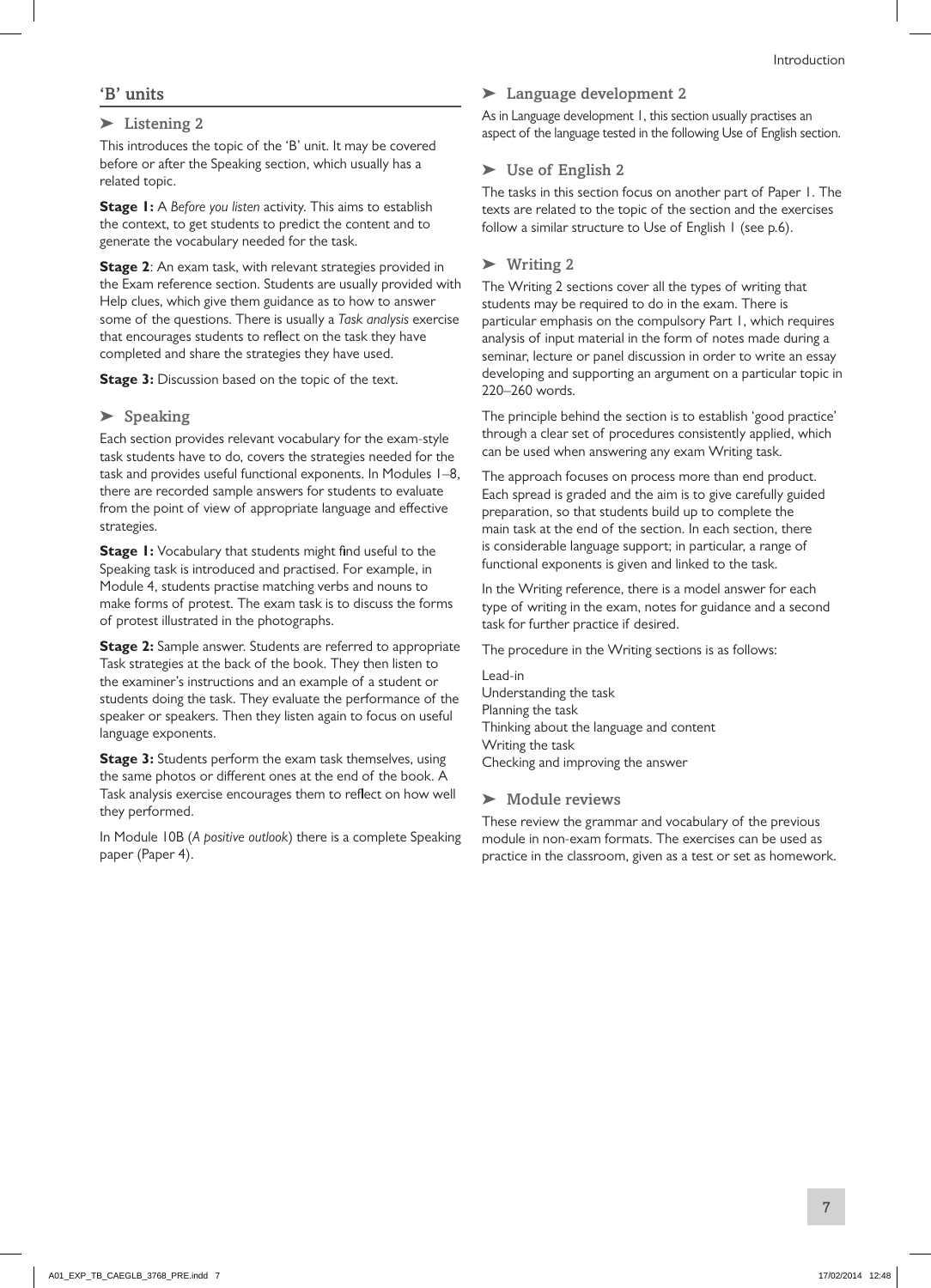# Teacher's Online Resource Material

The Teacher's Online Resource Material contains:

# Unit-by-unit teacher's notes

Guidance on how to use the Coursebook material; 'books closed' activities to get things going at the beginning of modules and sections; background information on the texts; ideas for additional activities; and answers to all exercises with explanations where helpful.

# OMR answer sheets (photocopiable)

Replicas of the answer sheets students have to use in the exam for the Reading & Use of English (Paper 1) and Listening (Paper 3) papers are available online with the Teacher's Online Resource Material at www.pearsonelt.com/expert. They can be photocopied and given to students when they do the Exam practice sections (see below).

# Photocopiable activities

A pre-course exam quiz to see how much students already know about the Advanced exam; three photocopiable activities to supplement each Coursebook module, providing communicative classroom practice for grammar, vocabulary and skills; full teacher's notes and answer keys for each activity.

# Test Bank (photocopiable)

Tests to check on students' progress and comprehension of aspects covered in the course materials. The tests reflect the style of the CAE examination and will test the appropriate language skills required to pass the exam; their principal purpose is to test the vocabulary, grammar and skills development of the coursebook and they are therefore not in the exact format of the exam itself.

# ➤ Entry Test

This test is intended for use at the beginning of the course to give teachers an idea about their students' level of English. There are two versions of this test, both of which cover key areas of grammar and vocabulary. The full one comprises three exercises with a total of 100 items whilst the Quick Test, which can be used when there are time constraints to testing, consists of the first 50 multiple-choice questions from the full test. The full entry test should take about 40 minutes to administer whereas the quick test should take 15 minutes. The answer keys to these tests can be found in the same menu as the tests.

# ➤ Module Tests

These would normally be given after a module has been studied. However, in the case where modules are not followed sequentially or where new students join a class, they can also be used to check on prior knowledge. Each Module Test focuses on grammar and vocabulary from the coursebook and comprises 25 items. There are ten Module Tests, each of which should take 15 minutes to administer. The answer keys can be found in the same menu as the tests.

# ▶ Progress Tests

There is a Progress Test after every two modules of the coursebook. These focus on grammar, vocabulary, listening, reading and writing (conventions and functions). These tests are a useful way of revising aspects covered in the preceding two modules: Progress Test 1 covers Modules 1–2, Progress Test 2 covers Modules 3–4, and so on. Both the reading and listening sections of these tests are based on texts or recordings originating from the coursebook, although the questions themselves are different. In effect, these tests can help to pinpoint any aspects requiring revision or extended work. Each test should take about 40 minutes to administer. The answer keys and audioscripts can be found in the same menu as the tests.

# ➤ End-of-course Test

This test comprises exercises on grammar, vocabulary, listening, reading and writing, as covered in the Advanced Expert coursebook. Ideally, 40 minutes should be spent administering this test. The answer keys and audioscript can be found in the same menu as the tests.

# Audioscripts (photocopiable)

These are all at the end of the Teacher's Online Resource Material for ease of reference and photocopying.

# Teacher's CD Pack

The Teacher's CD pack contains all the listening material from the Coursebook. There are four CDs for the Coursebook. The listening tests in the Teacher's Online Resource Material (Test Bank) and the listening exercises for the Progress Tests and End-of-Course Test come from the Coursebook, so you will require the Coursebook Audio CD to use these tests. Audioscripts are provided separately for all listening exercises that appear in these tests.

Abbreviations used in the Teacher's Online Resource Material

 $CB = Conrespond$ TORM = Teacher's Online Resource Material OMR = Optical Mark Reader cf. = compare l./ll. = line/lines  $p./$ pp.  $=$  page/pages para. = paragraph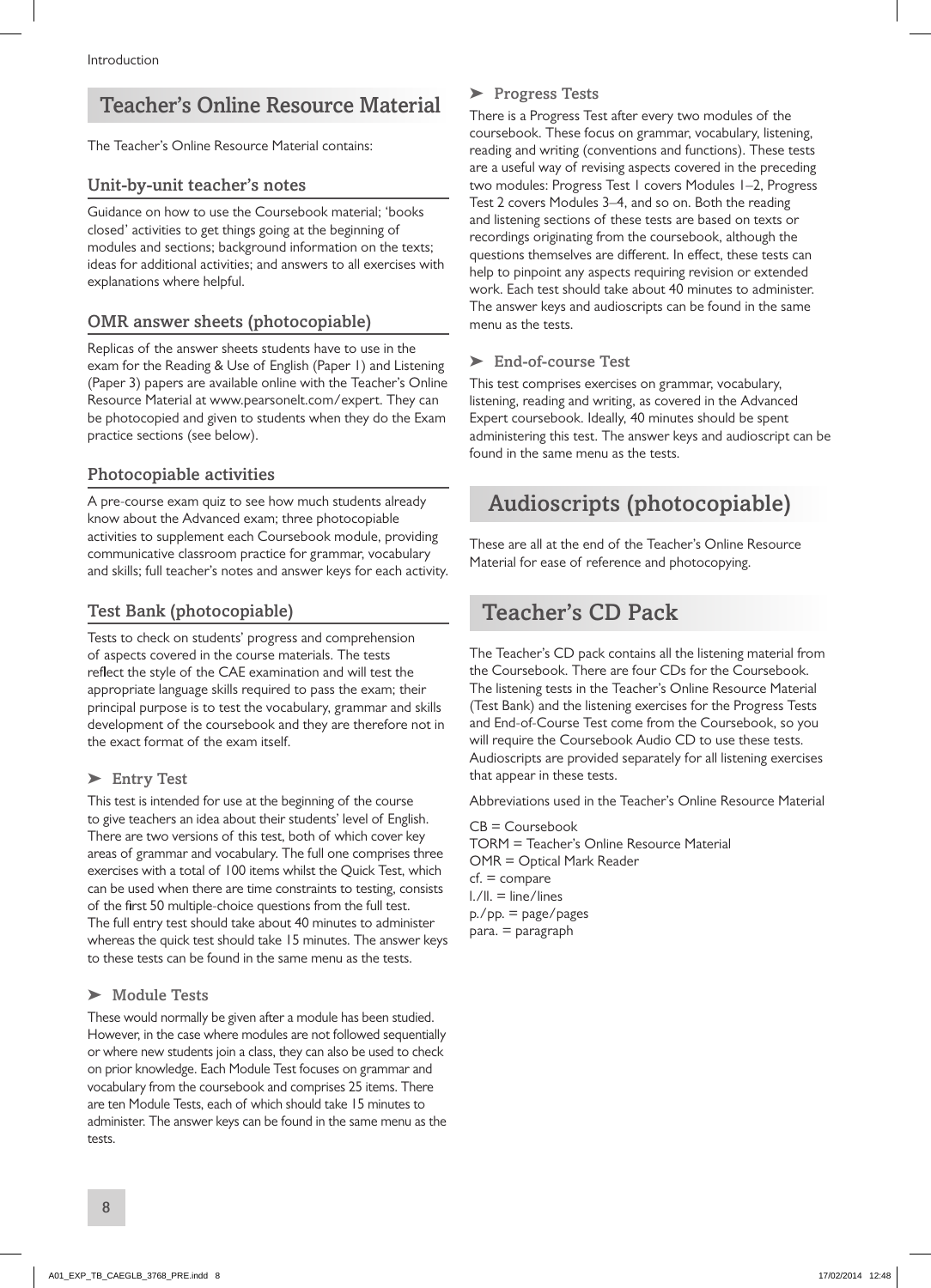# Exam overview

Cambridge *Certificate in Advanced English* has four papers. Paper 1 receives 40% of the total marks and the other three papers have 20% each. The pass mark is based on an overall mark (you do not need to pass every paper to pass the exam). There are three pass grades (A, B and C) and two fail grades (D and E).

| Paper                                                                  | <b>Task Type</b>                                                                                           | <b>Task description</b>                                                                                                                                                                                                                                                                                                                                                                                                                                          |  |  |  |
|------------------------------------------------------------------------|------------------------------------------------------------------------------------------------------------|------------------------------------------------------------------------------------------------------------------------------------------------------------------------------------------------------------------------------------------------------------------------------------------------------------------------------------------------------------------------------------------------------------------------------------------------------------------|--|--|--|
| Paper I: Reading and Use of<br><b>English</b>                          | Part I: multiple-choice cloze (8<br>questions)                                                             | Part I: Choosing a word or phrase from four<br>options to fill in gaps in a text.                                                                                                                                                                                                                                                                                                                                                                                |  |  |  |
| 1 hour 30 minutes                                                      | Part 2: open cloze (8 gaps)                                                                                | Part 2: Filling in gaps in a text with an                                                                                                                                                                                                                                                                                                                                                                                                                        |  |  |  |
| Eight parts                                                            | Part 3: word formation (8 gaps)                                                                            | appropriate word.                                                                                                                                                                                                                                                                                                                                                                                                                                                |  |  |  |
| 56 questions in total                                                  | Part 4: key word transformation (6<br>questions)                                                           | Part 3: Changing the form of a given word to<br>make it fit the gaps in a text.<br>Part 4: Using a given word to complete a<br>sentence so that it means the same as a previous<br>sentence.<br>Part 5: Answering four-option multiple-choice<br>questions on a text.<br>Part 6: Matching a prompt to the relevant part<br>of one of four texts.<br>Part 7: Completing a gapped text with<br>paragraphs which have been removed and placed<br>in jumbled order.  |  |  |  |
|                                                                        | <b>Part 5:</b> multiple choice (6 questions)                                                               |                                                                                                                                                                                                                                                                                                                                                                                                                                                                  |  |  |  |
|                                                                        | Part 6: cross-text multiple matching (4<br>questions)                                                      |                                                                                                                                                                                                                                                                                                                                                                                                                                                                  |  |  |  |
|                                                                        | <b>Part 7:</b> gapped text (6 questions)                                                                   |                                                                                                                                                                                                                                                                                                                                                                                                                                                                  |  |  |  |
|                                                                        | Part 8: multiple matching (10 questions)                                                                   |                                                                                                                                                                                                                                                                                                                                                                                                                                                                  |  |  |  |
|                                                                        |                                                                                                            |                                                                                                                                                                                                                                                                                                                                                                                                                                                                  |  |  |  |
|                                                                        |                                                                                                            | Part 8: Matching information to 4-6 different<br>texts (or different parts of a text).                                                                                                                                                                                                                                                                                                                                                                           |  |  |  |
| Paper 2: Writing                                                       | Part I: essay (compulsory)                                                                                 | Part I: An essay based on two points in the                                                                                                                                                                                                                                                                                                                                                                                                                      |  |  |  |
| 1 hour 30 minutes                                                      | Part 2: one writing task: the choice may                                                                   | input text.                                                                                                                                                                                                                                                                                                                                                                                                                                                      |  |  |  |
| Two tasks (one compulsory, the<br>other a choice out of three options) | include a letter, a proposal, a review or a<br>report                                                      | Part 2: Carrying out a writing task, using an<br>appropriate format and style. There are three<br>task types to choose from.                                                                                                                                                                                                                                                                                                                                     |  |  |  |
| 220-260 words each                                                     |                                                                                                            |                                                                                                                                                                                                                                                                                                                                                                                                                                                                  |  |  |  |
| Paper 3: Listening<br>Approximately 40 minutes                         | Part I: multiple choice (6 questions)<br>Part 2: sentence completion (8                                    | Part 1: Three short unrelated extracts of<br>around I minute each; each extract has two<br>three-option multiple-choice questions.                                                                                                                                                                                                                                                                                                                               |  |  |  |
| Four parts                                                             | questions)                                                                                                 | Part 2: A 3-4-minute monologue with eight                                                                                                                                                                                                                                                                                                                                                                                                                        |  |  |  |
| 30 questions in total                                                  | Part 3: multiple choice (6 questions)                                                                      | sentence completion questions.                                                                                                                                                                                                                                                                                                                                                                                                                                   |  |  |  |
|                                                                        | <b>Part 4:</b> multiple matching (10 questions)                                                            | Part 3: A 4-minute interview or discussion with<br>six four-option multiple-choice questions.                                                                                                                                                                                                                                                                                                                                                                    |  |  |  |
|                                                                        |                                                                                                            | Part 4: Five short related monologues of around<br>30 seconds each. There are two tasks of five<br>questions each, which must be selected from a<br>list of eight options.                                                                                                                                                                                                                                                                                       |  |  |  |
| <b>Paper 4: Speaking</b><br>Approximately 15 minutes                   | Part I: conversation, giving personal<br>information (2 minutes)                                           | Part 1: The interlocutor asks each candidate<br>questions about themselves.                                                                                                                                                                                                                                                                                                                                                                                      |  |  |  |
| Four parts                                                             | Part 2: 'long turn', giving information<br>and expressing opinions (1 minute each<br>candidate)            | Part 2: Each candidate, individually, compares<br>two out of the three photos given (1 minute) and<br>comments briefly on the other candidate's photos<br>(30 seconds).<br>Part 3: Each candidate works with a partner for<br>2 minutes to discuss a task based on a diagram.<br>They then try to reach a decision in I minute.<br><b>Part 4:</b> The interlocutor leads a discussion<br>between the two candidates, developing the<br>topics related to Part 3. |  |  |  |
|                                                                        | Part 3: collaborative task, exchanging                                                                     |                                                                                                                                                                                                                                                                                                                                                                                                                                                                  |  |  |  |
|                                                                        | information and ideas (3-4 minutes)<br>Part 4: discussion, developing the topic<br>from Part 3 (5 minutes) |                                                                                                                                                                                                                                                                                                                                                                                                                                                                  |  |  |  |
|                                                                        |                                                                                                            |                                                                                                                                                                                                                                                                                                                                                                                                                                                                  |  |  |  |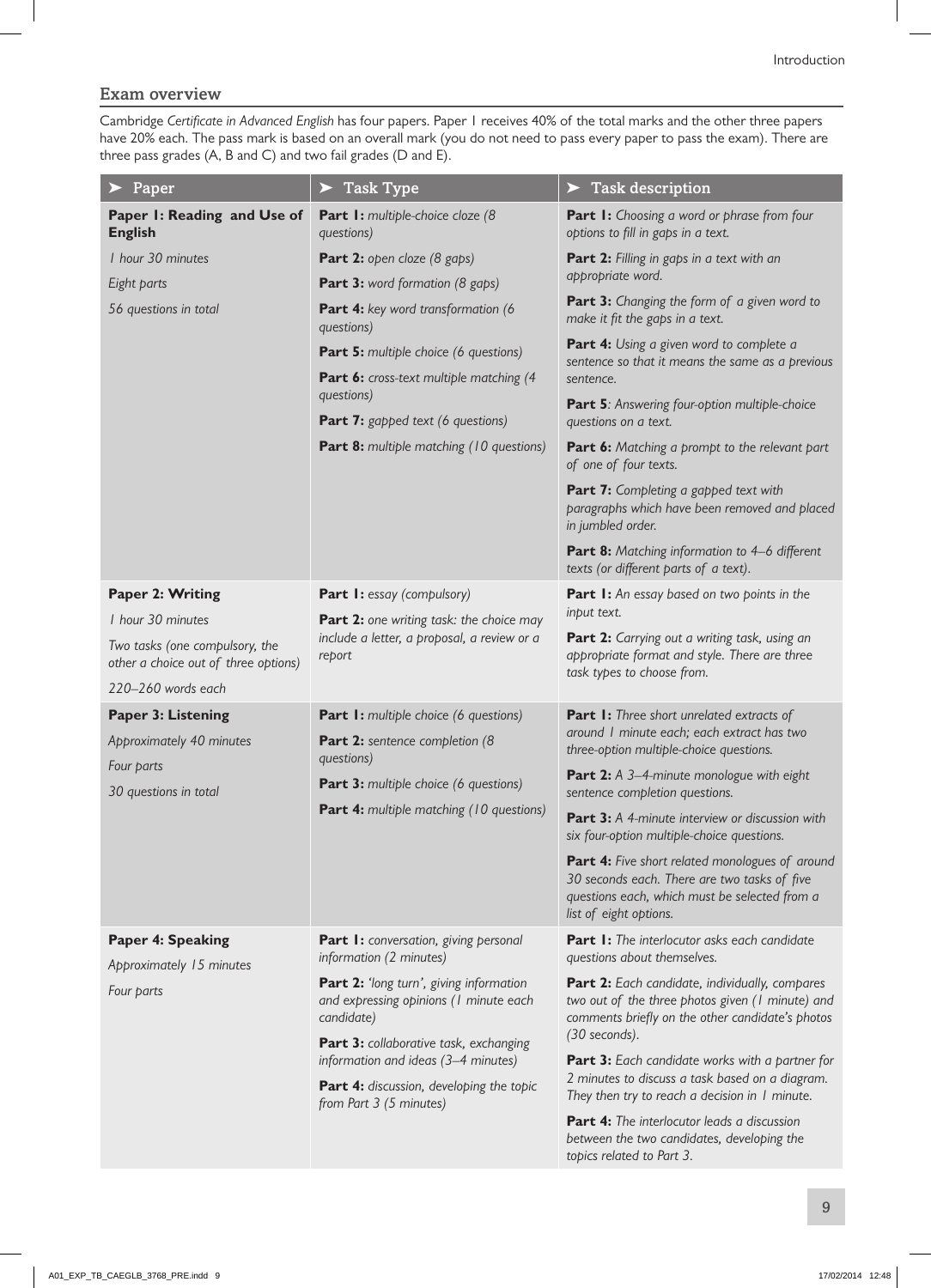# ADVANCED  $\Box$ R  $\blacksquare$ ANSWER KEY

Karen Alexander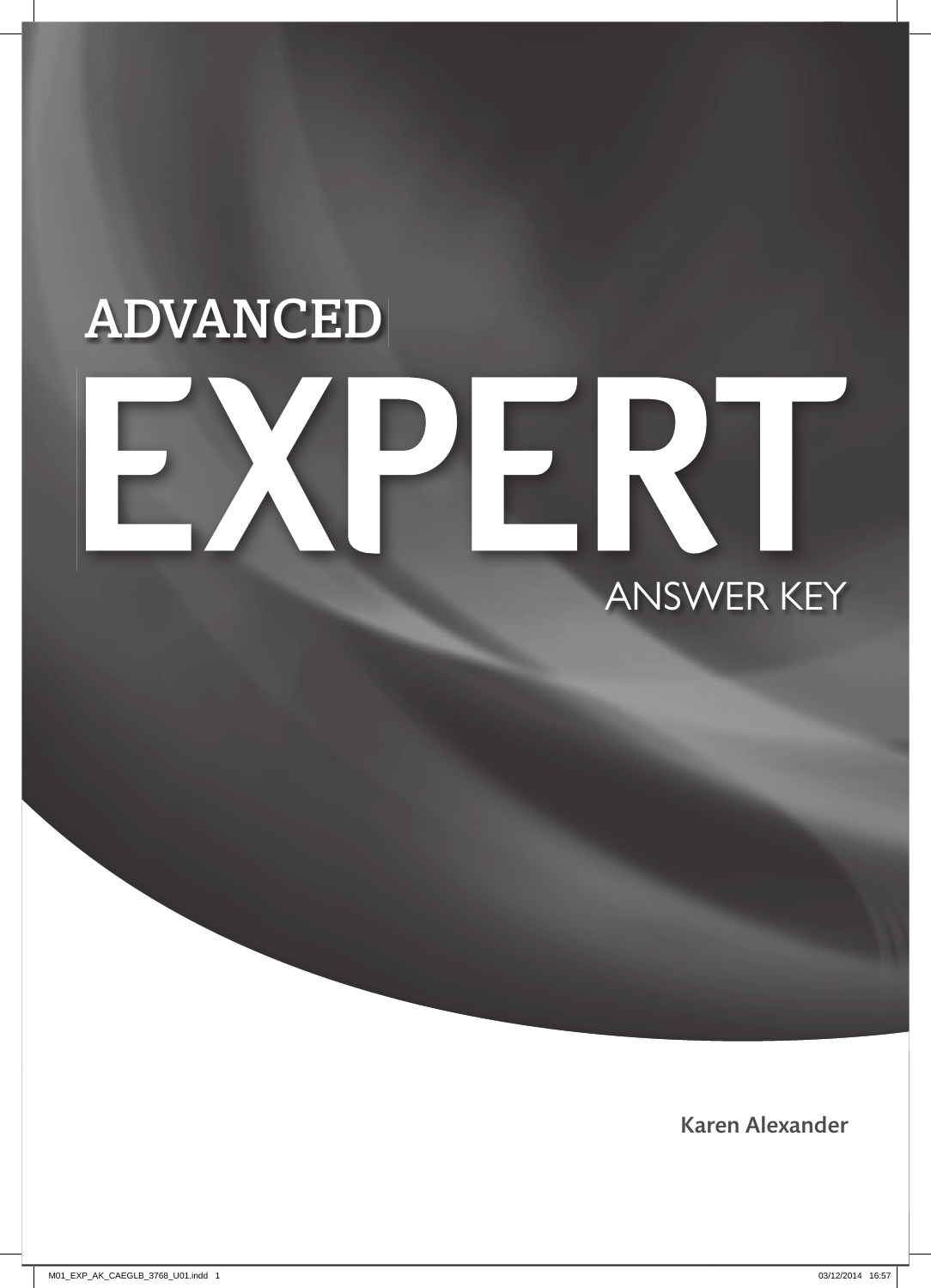# **1** Success

# 1A Finding a job

# Reading 1 p.8

Answer Key

# **3**

**1** A **2** C **3** D **4** B **5** A **6** B **7** D **8** B **9** C **10** D

# Vocabulary p.10

# **1a**

**1** high salary **2** main priority **3** tight deadlines **4** heavy workload **5** close-knit community **6** wide variety

# **2a**

**1** severely **2** the opportunity for something **3** a list **4** your business **5** a good impression **6** a speech

# **3a**

**1** e: take *in* your stride **2** d: been taken aback *by* **3** b: take no notice *of* **4** c: take pleasure *in* **5** f: took pity *on* **6** a: taken advantage *of* **7** h: taken exception *to* **8** g: take pride *in*

# **4a**

**1** main **2** make **3** aback **4** heavy **5** stride **6** wide

# **4b**

**snapped up:** taken quickly; **have stood me in good stead:** have been very useful; **from all walks of life:** a wide variety of people, from a range of backgrounds; **part and parcel:** a necessary part of something; **crop up:** happen unexpectedly

# Use of English 1 p.11

# **3b**

**3a/b 1** division **2** deceptive/deceiving **3** informally **4** employees **5** additional/added **6** productive **7** recruitment **8** competitors

# Listening 1 p.12

# **2**

Divided into three parts: before and during the interview (and after the interview, depending on time).

# **3**

# **1** c **2** a **3** d **4** e **5** b

Examples of discourse markers: *Right, well*; *And obviously*; *Another important point*; *Related to that*; *Finally*.

# **4c**

**1** folder **2** success **3** appropriate **4** practice run **5** (doing) research

# **5c**

**1** eye contact **2** body language **3** fifty seconds **4** energy

# Language development 1 p.13

# **1b**

**1** past simple **2** past continuous **3** past perfect **4** past perfect continuous **5** present simple **6** present perfect continuous **7** present continuous **8** present perfect simple

# **1d**

*used to, would*; *would* (improvise) could be replaced by *used to*, but *used to (have)* can't be replaced with *would* in this context as *would* can't be used to talk about discontinued states.

# **2**

**1** is, have ever been **2** have been, joined **3** has had, got **4** had stopped, was called **5** have had, owned **6** sent, got

# **3**

**1** *sacked* **2** correct (*was daydreaming* is also correct) **3** *started* **4** correct (*had rejected* is also correct) **5** *gave* **6** correct

# **4a**

**1** took place **2** had already seen **3** arrived **4** had been snowing **5** turned up **6** had been celebrating **7** had recorded/recorded **8** went on **9** are still buying/still buy

# Writing 1 p.14

# **1a**

**1** to complain about the lack of parking facilities at the college **2** it is more formal because it is written to somebody in authority at the college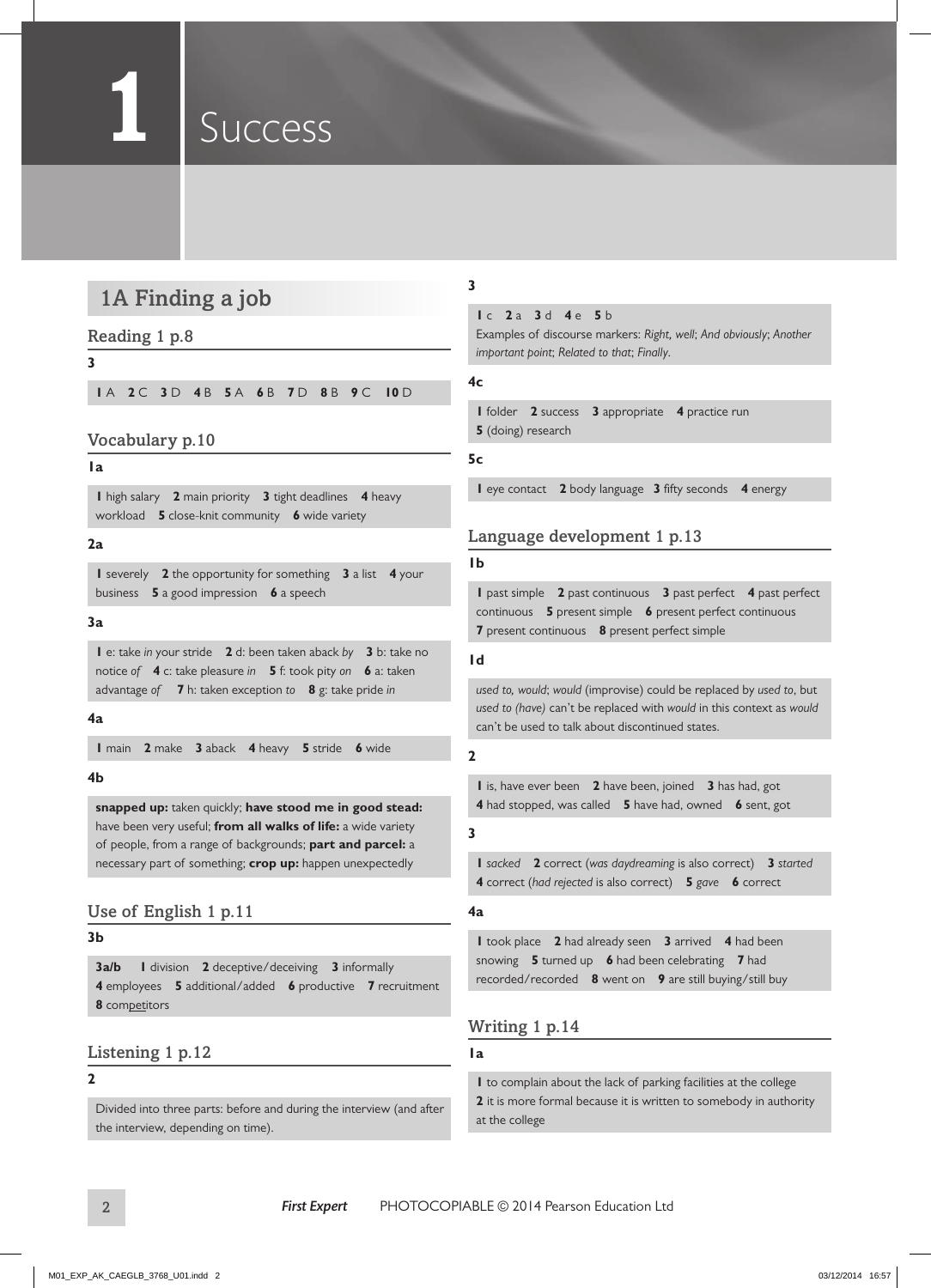# **1b**

**1** on this occasion **2** express my dissatisfaction **3** rationale for encouraging **4** to enable them **5** be reliant **6** are doubtless aware, **7** imposed **8** in the immediate vicinity of **9** I must urge you to **10** solution to

# **2**

**1** completed **2** acquire **3** unable **4** receive **5** assistance/aid/ award **6** enable **7** number **8** vouch **9** contact **10** response/reply

#### **3**

#### **Suggested answers:**

**F** complex structures, linking words

**I** phrasal verbs, contracted forms, idiomatic expressions, missing pronouns, dramatic punctuation

# 1B Learning experiences

# Listening 2 p.15

# **2**

**1** run-down **2** impressive, hi-tech, light, airy

# **3**

**1** run-down **2** (world) map **3** radio program(me) **4** history **5** teachers **6** art **7** social workers **8** careers

# Speaking p.16

# **1a**

**Suggested answers: 1** A, C **2** B **3** B **4** C **5** B **6** A **7** B **8** A

# **1b**

Word stress: apprehensive, directionless, disillusioned, distracted, engaged, inspired, intimidated, motivated, muddled, overwhelmed, passive, pressurised, relieved, self-conscious, well-supported **1** overwhelmed **2** pressurised **3** intimidated **4** distracted

**5** apprehensive **6** motivated **7** well-supported **8** relieved

# **1d**

2 syllables: engaged, inspired, muddled, passive, relieved

3 syllables: distracted, overwhelmed, pressurised, self-conscious 4 syllables: apprehensive, directionless, disillusioned, motivated, well-supported

5 syllables: intimidated

## **3b**

**1** Talk/answer a question briefly about your partner's photos. **2** About a minute

### **3c**

A lecture, learning to ski with a personal tutor

# **4a**

# **Examples:**

**1** they are both situations in which people are learning. **2** in one photo a teacher is teaching a large number whereas in the other the learner has a personal tutor. **3** are sitting passively, the person in the other photo seems to be actively engaged. **4** overwhelmed/intimidated by the amount of information they're receiving. **5** apprehensive because it is her first time on skis. **6** the instructor is showing her how to position her legs; a lot of

information being thrown at the students; quite difficult to create enthusiasm in a lecture situation.

# **4b**

I suppose, I suspect, I guess

# Language development 2 p.18

# **1**

**1** The focus is on the person who has something done to them rather than the 'doer' (the person who does it). The doers' names are not known or not important. They can be omitted or put at the end of the sentence using *by*. The passive can sound rather formal and impersonal.

**2** We can focus on **new information** by putting it at the end of the sentence.

# **2a**

**1** must be given an identity card. **2** are being started deliberately and they're spreading very quickly. **3** is said to be the greatest drummer alive. **4** will be sent out in six weeks. **5** can be done about it without a receipt. **6** has been decided that three students will be interviewed. **7** has just been given to me by my grandmother.

# **3a**

**1** is perceived **2** allows **3** to be recorded **4** is emailed **5** being opened **6** starts **7** submitted **8** is highlighted **9** can be heard **10** remark/ have remarked **11** give/are giving **12** tend **13** to be given **14** explain/are explained (*they* may refer to the teachers or to the suggestions)

# **5a**

**Example:** Good quality feedback …

# **5b**

# **Suggested answers:**

**1** the programme, we have decided that the number of destinations should be slightly reduced. **2** is anticipated that this year there will be a huge increase in the response to our advertisement. **3** is currently being developed by the marketing department. **4** selected as the Capital of Culture this year, Liverpool remains/must remain one of our key destinations. **5** reservations are recommended in order to/so as to avoid disappointment*.*